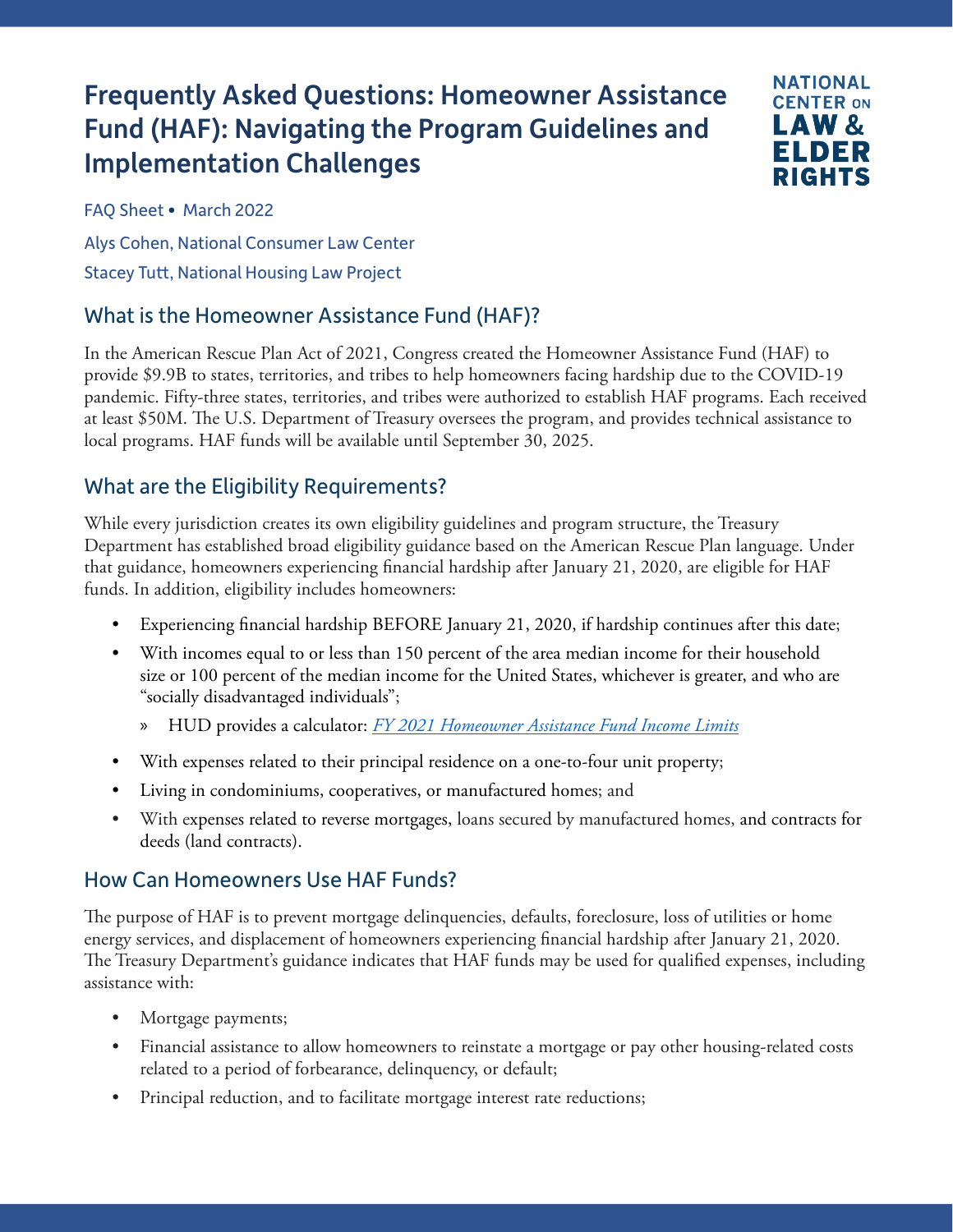- Property charges, including:
	- » Insurance (homeowner, flood, and mortgage insurance)
	- » Utility payments including electric, gas, home energy (oil and firewood), water
	- » Internet, including broadband access
	- » HOA fees, condominium association fees, cooperative fees and costs
- Delinquent property taxes to prevent tax foreclosure;
- Home repairs to maintain habitability and to ease overcrowding or enable households to receive clear title to their properties;
- Down payment assistance loans provided by nonprofit or government agencies; and
- Payment of other housing related costs.

Not all HAF programs will cover all the expenses listed above. It will depend on how the state, territory, or tribe sets up its program. In addition, the local program determines the maximum dollar amount allocated for each qualified expense.

The Treasury Department encourages programs to pair HAF funds with other home preservation program funds, such as property tax relief programs and utility assistance programs. Where they exist, homeowners are encouraged to apply for assistance from other programs as well. HAF funds can be used to supplement, instead of replace, other program funds.

Homeowners can use HAF in conjunction with loss mitigation options under some program guidelines. For example, HAF assistance can be used as part of a borrower's loan modification, partial claim amount, and, for reverse mortgage, as part of a repayment plan.

## Can Reverse Mortgage Borrowers, Non-Borrowing Spouses, and Heirs Get Access to HAF Funds?

Guidelines vary by jurisdiction, however most allow HAF funds to be used for reverse mortgages, including to allow a non-borrowing spouse or heir to reinstate conventional and reverse mortgages. Where program rules are less clear, it is important to note that such access is consistent with the purpose of HAF, to prevent mortgage delinquencies, defaults, foreclosure, and displacement of homeowners.

#### How Can HAF Help Reverse Mortgage Borrowers get Caught up on Property Charges?

Many older homeowners with reverse mortgages fell behind on property charges during the pandemic and are facing foreclosure. HAF programs may provide financial assistance if a borrower is having difficulty paying property charges, or making other housing-related payments.

Almost all reverse mortgages are FHA-insured Home Equity Conversion Mortgages (HECM). HUD, which oversees the HECM program, states explicitly that HAF funds can be used to pay for delinquent property tax and insurance on defaulted HECMs.<sup>1</sup>

<sup>1</sup> See [HUD FHA FAQ KA-06002 \(February 4, 2022\)](https://www.hud.gov/FHAFAQ)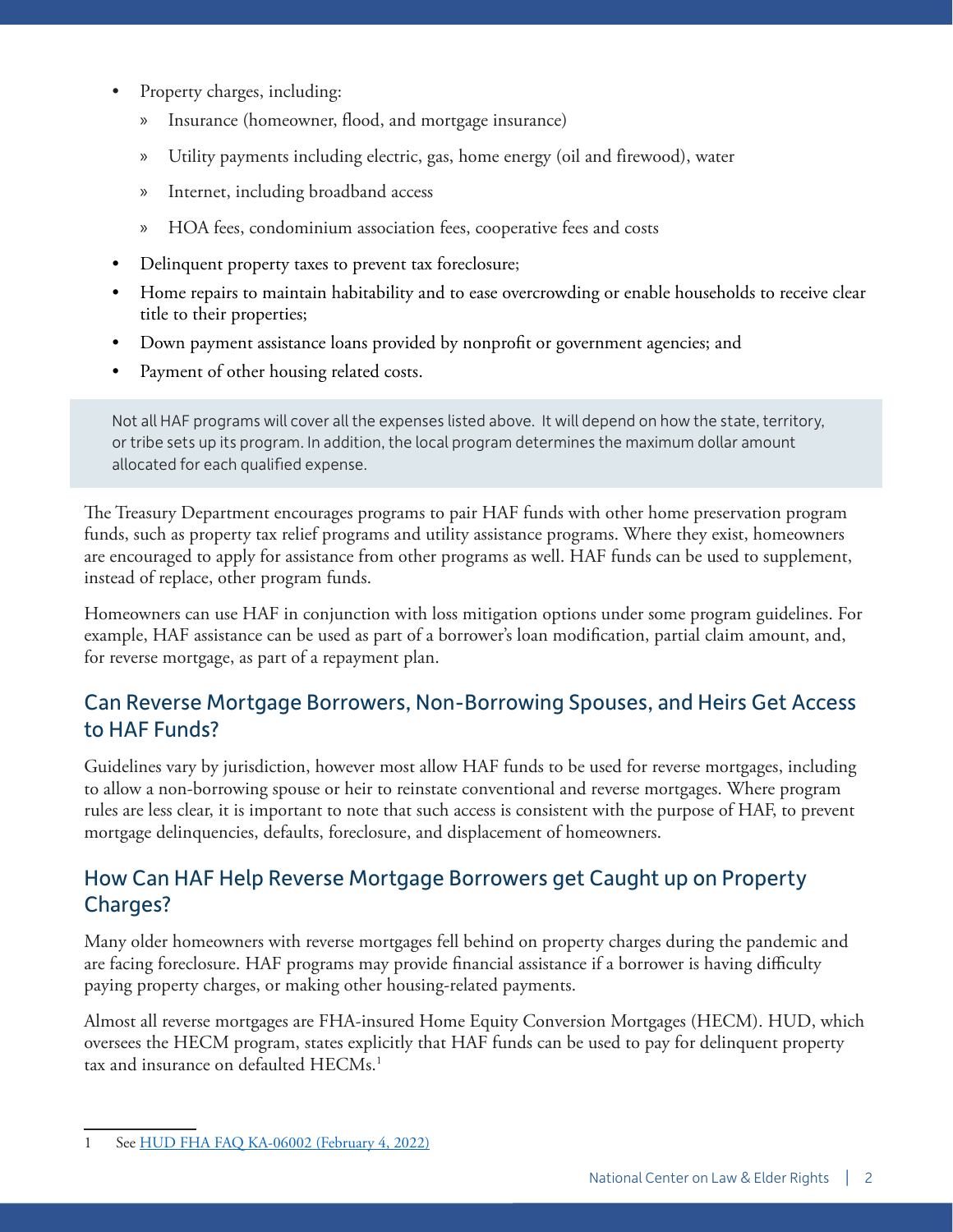Additionally:

- FHA mortgage servicers are required to accept and apply the HAF funds where they are available.<sup>2</sup>
- Homeowners should apply to have their mortgage reinstated. Servicers will advance funds to pay property taxes and insurance. Though some state HAF programs have a separate property tax program, homeowners should apply to reinstate the reverse mortgage or the loan will be called due and payable and the homeowner will face foreclosure.
- Homeowners with reverse mortgages should request a COVID-19 HECM Extension (forbearance).
	- » Based on hardship directly or indirectly related to the pandemic.
	- » HECM Extension is available as long as the COVID-19 National Emergency is in place.
- Non-borrowing spouses (NBS) who fall behind on property charges during the deferral period should apply for HAF and in many jurisdictions will qualify as a "homeowner."
- Contact NCLER at [ConsultNCLER@acl.hhs.gov](mailto:ConsultNCLER@acl.hhs.gov) if you are assisting a reverse mortgage borrower in applying for HAF and you encounter a roadblock.

#### Will They Stop the Foreclosure Process if My Client Applies for HAF?

Currently, HUD only allows a pause of the foreclosure process if the homeowner has been approved for HAF funding.3 Once the homeowner receives final approval for HAF assistance, the servicer will take steps to pause or end the foreclosure proceeding, depending on state law requirements. This means the foreclosure process will continue, and fees will accrue while the homeowner is waiting for a decision.

It is important to stop the foreclosure process long enough for the homeowner to apply for HAF funds and receive a decision. Some courts or state rules allow for a pause in the process upon *application* for HAF funds. Homeowners should seek legal assistance. In addition, homeowners should request a COVID-19 HECM Extension (forbearance). Advocates also should ask the HAF administrator to expedite the HAF application review on this basis.

In addition to seeking legal assistance, if a foreclosure sale is scheduled with a pending HAF application, advocates can reach out to NCLER for case consultation and technical assistance.

#### How Do Homeowners Apply for HAF Funds?

Currently, 24 states/territories are accepting applications. Each state, territory, or tribe developed their own program, so the application process can vary. Typically, the homeowner will need to:

- File an application attesting to a financial hardship after January 21, 2020
- For expenses related to the borrower's principal residence:
	- » Have household income at or below the state limits
	- » Provide proof of income, including:
		- º Regular documentation—tax return, W2s, etc., and
		- º Written attestation plus "fact-specific proxy," e.g., data on average incomes in applicant's geographic area.

<sup>2</sup> See [HUD FHA FAQ KA-05996](https://www.hud.gov/FHAFAQ)

<sup>3</sup> See [HUD FHA FAQ KA-06003 \(Feb. 4, 2022\).](https://www.hud.gov/FHAFAQ)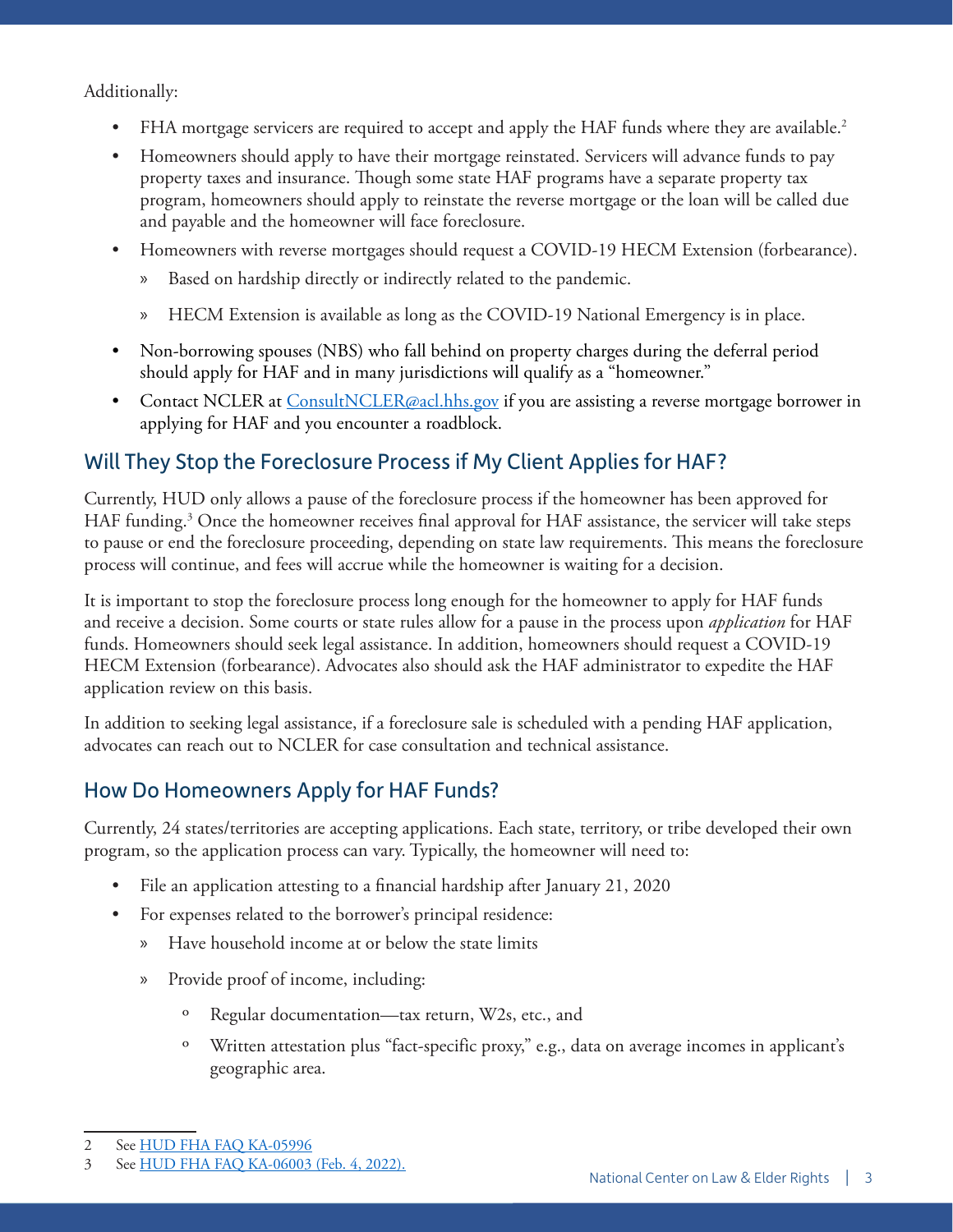States may provide waivers or exceptions to documentation requirements due to extenuating circumstances such as disability, practical challenges related to the pandemic, or tech challenges. In addition, the Treasury Department discouraged states from imposing additional eligibility requirements (e.g., related to foreclosure status, credit score, bankruptcy status, liens).

Once approved, money will go to the mortgage servicer, utility company, or contractor making repairs, if they participate in the HAF program. Many programs will provide the money as a grant. Some may have additional requirements or require repayment, for example, if a home is sold before a certain date.

### Will HAF Programs Do Outreach to Homeowners?

Yes, states and territories will target certain populations of homeowners in need of assistance. Targeting involves marketing, community engagement, partnership with housing counseling organizations, etc.

- No less than 60% of funds will be made available to homeowners with incomes no greater than 100% of AMI or 100% of the median income for the U.S., whichever is greater.
- Remaining funds will be targeted to "socially disadvantaged" individuals. Under Small Business Administration (SBA) guidelines, those are individuals who have been subjected to racial or ethnic prejudice or cultural bias because of their identity as a member of a group without regard to their individual qualities.
- Then the funds will be made available to other eligible homeowners.

Targeted outreach includes prioritizing assistance to limited English proficient consumers and homeowners with FHA, VA, and USDA loans.

#### What Challenges Will Homeowners Face When Applying for HAF Funds?

Keep in mind that HAF programs are just getting established. Your state's program may not be up and running. Additionally, reverse mortgage companies and other mortgage servicers are in the process of establishing agreements with the state programs. As discussed above, many consumers will be put in foreclosure and may be seeking a meaningful opportunity to access HAF funds during this process.

Information about the inclusion of reverse mortgages in the mortgage reinstatement provision of the HAF program may not be clear. Advocates of reverse mortgage borrowers should contact NCLER if their state's HAF program rejects reverse mortgage applicants.

#### What Other Options Exist to Cure a Property Charge Default on a Reverse Mortgage, if my Client Does Not Get Approved for HAF?

A homeowner may be eligible for a repayment plan $^4$  for property charges advanced by their reverse mortgage servicer, including property charges coming due in the next 90 days. Repayment plans are available if the homeowner is able to pay back the property charges within 60 months utilizing up to 25% of surplus income. Borrowers over age 80 may also be eligible for an At-Risk Extension<sup>5</sup> if the borrower is experiencing critical circumstances, including terminal illness, long-term disability, or "unique" occupancy need. A homeowner may also file a Chapter 13 bankruptcy to pause the foreclosure and pay back the past due amounts in installments.

<sup>4</sup> HUD Mortgagee Letter 2015-11

<sup>5</sup> HUD Mortgagee Letter 2015-11